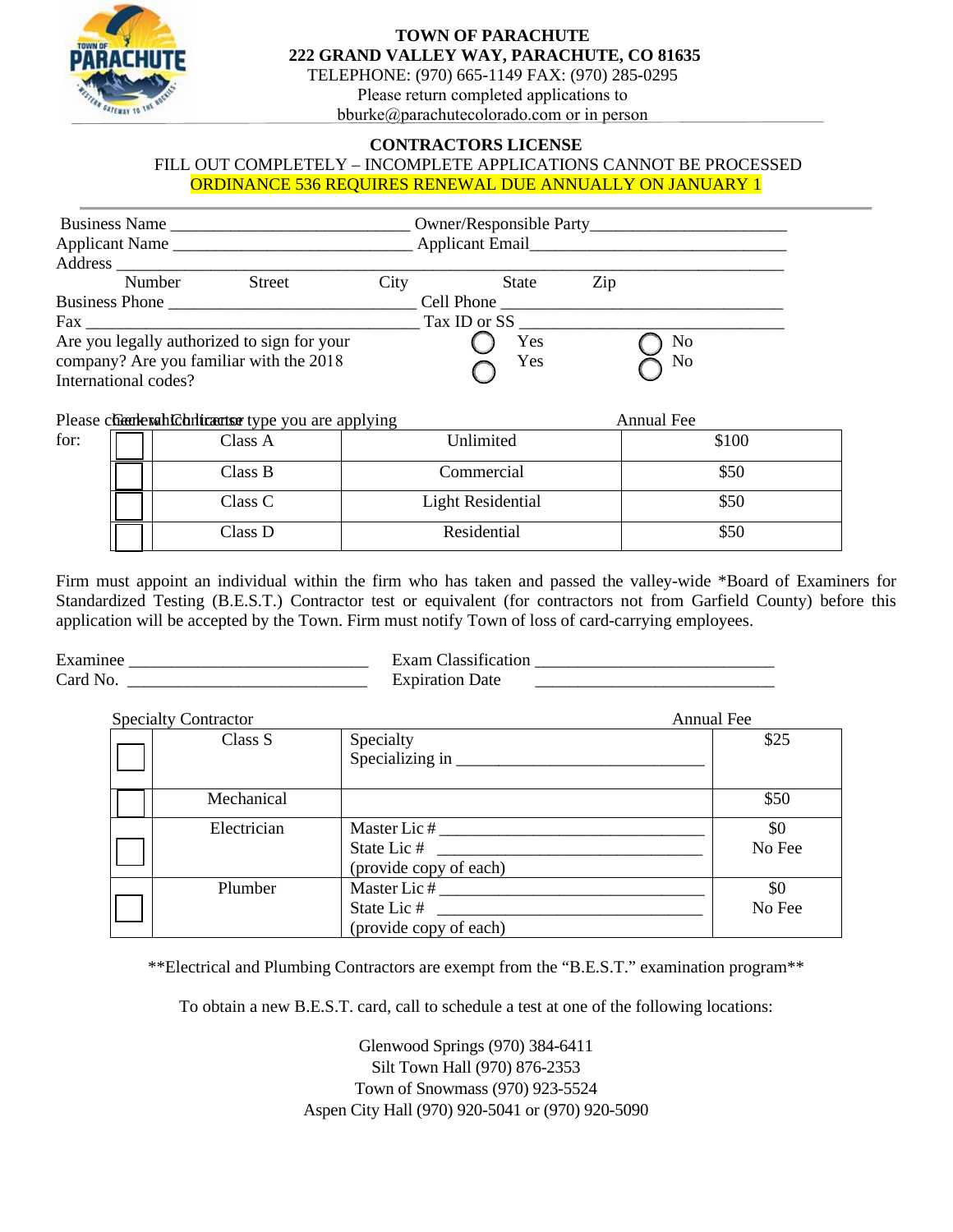| APPLICATION CHECKLIST – All materials must be turned in together. Incomplete Applications WILL   |  |  |  |
|--------------------------------------------------------------------------------------------------|--|--|--|
| NOT be processed.                                                                                |  |  |  |
| Complete Application                                                                             |  |  |  |
| Certificate of Contractors Liability Insurance                                                   |  |  |  |
| Town of Parachute as Certificate holder<br>$\bullet$                                             |  |  |  |
| 222 Grand Valley Way, Parachute, CO 81635                                                        |  |  |  |
| Certificate of Workers Compensation Insurance                                                    |  |  |  |
| If the Contractor has no employees, a waiver of Workers Compensation Insurance must<br>$\bullet$ |  |  |  |
| be signed                                                                                        |  |  |  |
| Appropriate fee for the class license requested                                                  |  |  |  |
|                                                                                                  |  |  |  |

I certify that the above information is true to the best of my knowledge. I agree to comply with the rules and regulations contained in this application and any/all applicable documents. I understand that failure to do so may result in the suspension of this license.

Signature of Applicant Date

Printed Name of Applicant

\_\_\_\_\_\_\_\_\_\_\_\_\_\_\_\_\_\_\_\_\_\_\_\_\_\_\_\_\_\_\_\_\_

| FOR TOWN USE ONLY                    |                                                 |  |
|--------------------------------------|-------------------------------------------------|--|
| <b>Date Application Received:</b>    | Date Application Approved:                      |  |
| Refer to Fire Department: Yes<br>N/A | <b>Refer to Building Department: Yes</b><br>N/A |  |
| Method of Payment: Cash CC Chk #     | License Fee: \$                                 |  |
| Date Paid:                           | <b>Receipt Number:</b>                          |  |
| License Number:                      | Approved By:                                    |  |
|                                      |                                                 |  |

\_\_\_\_\_\_\_\_\_\_\_\_\_\_\_\_\_\_\_\_\_\_\_\_\_\_\_\_\_\_\_\_\_ \_\_\_\_\_\_\_\_\_\_\_\_\_\_\_\_\_\_\_\_\_\_\_\_\_\_\_\_\_\_\_\_\_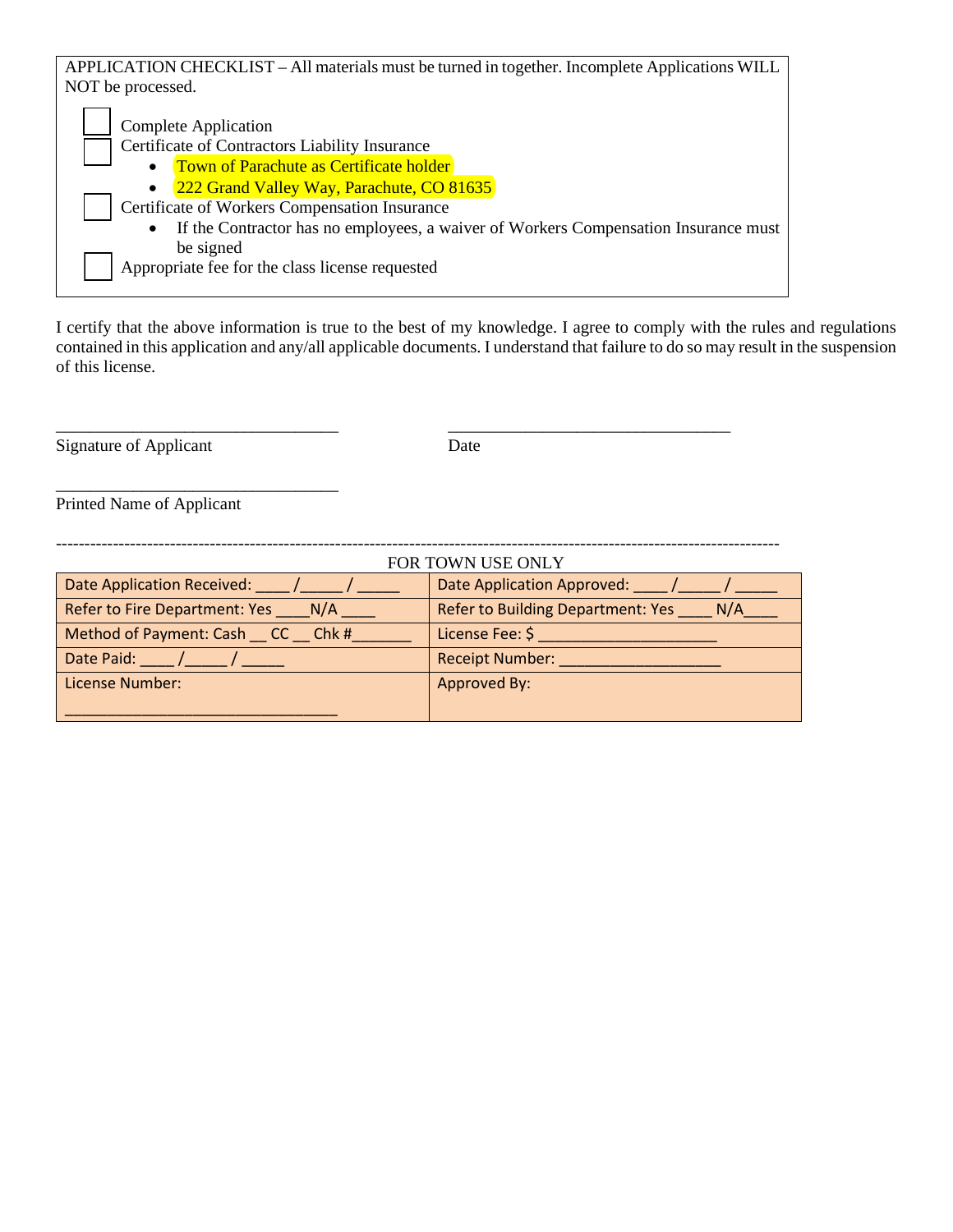

7501 E. Lowry Blvd. Denver, CO 80230-7006

www.pinnacol.com

## **Declaration of Independent Contractor Status Form**

According to the Colorado Workers' Compensation Act, a person is an independent contractor, not an employee, if *both* of the following statements are true.

- 1. He/she is free from control and direction in the performance of the service (unless control is exercised under the requirement of any state or federal statute or regulation).
- 2. He/she is customarily engaged in an independent trade, occupation, profession, or business related to the services performed.

The Colorado Workers' Compensation Act also outlines nine criteria (listed on page 2) to help determine whether or not the above statements are true. For an individual to be considered an independent contractor, he/she must meet only those criteria that are appropriate to the situation. He/she does not need to meet all of the nine criteria.

This Declaration of Independent Contractor Status Form documents the business relationship as defined in the Colorado Workers' Compensation Act. *It is the responsibility of our policyholders and their independent contractor(s) to correctly and truthfully complete this form.* Pinnacol Assurance will accept this form only when it is initialed where applicable, signed, and notarized by both parties. If you do not understand this form, do not sign it.

**Please make copies of this form as needed. You should complete this form only once for each independent contractor for the lifetime of your Pinnacol Assurance policy or until the business relationship changes. This form is not valid unless the notarized original form is returned to Pinnacol Assurance. Keep one copy for your records and send the notarized original to:** 

> **Pinnacol Assurance P.O. Box 469011 Denver, CO 80246-9011**

*Call your Pinnacol Assurance underwriter at 303-361-4000 or 1-800-873-7242 if you have questions.*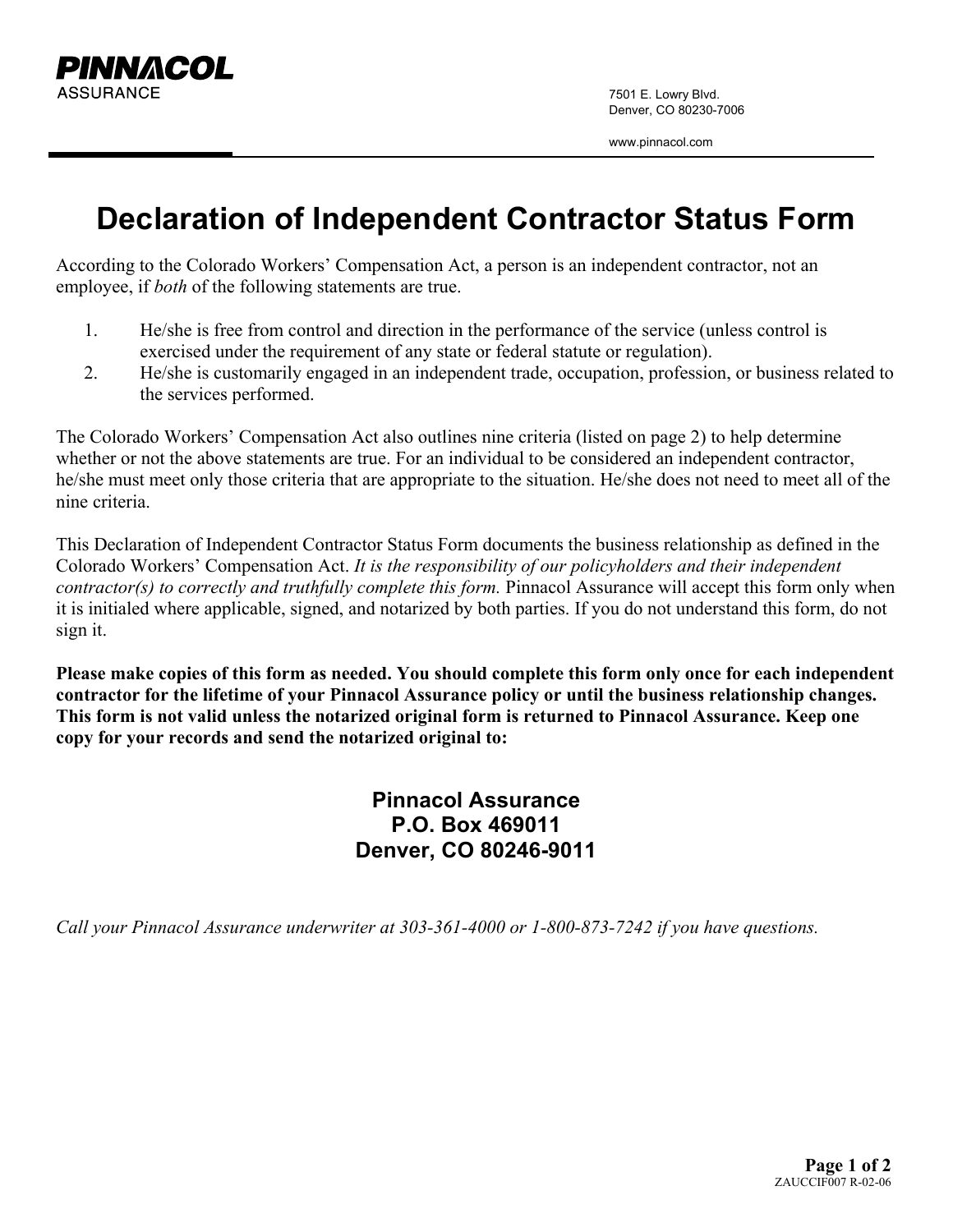## **Declaration of Independent Contractor Status Form**

| We certify UNDER PENALTY OF PERJURY that: (name and trade name)                                                                                                                                                                                                                                                                        |            |               |
|----------------------------------------------------------------------------------------------------------------------------------------------------------------------------------------------------------------------------------------------------------------------------------------------------------------------------------------|------------|---------------|
| performing (type of work)                                                                                                                                                                                                                                                                                                              |            |               |
| Social Security or Federal Employer Identification #                                                                                                                                                                                                                                                                                   |            |               |
|                                                                                                                                                                                                                                                                                                                                        | Phone:     |               |
| is an independent contractor (IC) and is not an employee of the following policyholder (PH):                                                                                                                                                                                                                                           |            |               |
| Address:                                                                                                                                                                                                                                                                                                                               | Policy $#$ | Phone: $\_\_$ |
| We also certify, by OUR initials WHERE APPLICABLE, that the above business for which the above individual performs services<br>meet the following criteria:<br>IC PH. 1. The business DOES NOT require the individual to work ONLY for the business for whom services are performed<br>$\ell$ and thin powers in the intervalse $\ell$ |            |               |

|     |     | (except that the individual may DECIDE to work only for the business for a definite period).                              |
|-----|-----|---------------------------------------------------------------------------------------------------------------------------|
| IС  | PH  | 2. The business DOES NOT establish a quality standard for the individual (except that the business may provide            |
|     |     | plans and specifications regarding work but cannot oversee the actual work or instruct the individual as to how work      |
|     |     | will be performed);                                                                                                       |
| IC. | PH. | 3. The business DOES NOT pay the individual a salary or an hourly rate instead of a fixed or contract rate;               |
| IС  | PH  | 4. The business DOES NOT terminate the work or the service provided during the contract period unless the                 |
|     |     | individual violates the terms of the contract or fails to produce a result that meets the specifications of the contract; |
| IC  | PH. | 5. The business DOES NOT provide more than minimal training for the individual;                                           |
| IC  | PH  | 6. The business DOES NOT provide tools or benefits to the individual (except that materials and equipment may be          |
|     |     | supplied);                                                                                                                |
| IC  | PH. | 7. The business DOES NOT dictate the time of performance (except that a completion schedule and a range of                |
|     |     | agreeable work hours may be established);                                                                                 |

- IC PH 8. The business DOES NOT pay the individual personally instead of making payment or checks payable to the trade or business name of the individual;
- IC PH 9. The business DOES NOT combine the business operations in any way with the individual's business operations instead of maintaining all such operations separately and distinctly.

#### **CERTIFICATION BY INDEPENDENT CONTRACTOR**

#### **THE INDEPENDENT CONTRACTOR UNDERSTANDS THAT HE/SHE:**

**• WILL NOT BE ENTITLED TO ANY WORKERS' COMPENSATION BENEFITS IN THE EVENT OF INJURY.**

#### **• IS OBLIGATED TO PAY ALL FEDERAL AND STATE INCOME TAX ON ALL MONEY EARNED WHILE PERFORMING SERVICES FOR THE BUSINESS.**

**• IS REQUIRED TO PROVIDE WORKERS' COMPENSATION INSURANCE FOR ALL WORKERS THAT HE/SHE HIRES.**

| Independent Contractor Signature  | Title | Social Security #   |  |
|-----------------------------------|-------|---------------------|--|
| STATE OF COLORADO, COUNTY OF      |       |                     |  |
| Subscribed and sworn before me by |       | this<br>day of      |  |
|                                   |       | Commission expires: |  |

#### NOTARY PUBLIC

 $\overline{a}$ 

**Acceptance of the Independent Contractor named on this form does not change any party's responsibility under the Workers' Compensation Act. If individuals or organizations hired or contracted by the Independent Contractor are not covered by other workers' compensation insurance, the policyholder specified on this form will be charged premium for coverage of those individuals or organizations.**  l

### **CERTIFICATION BY BUSINESS**

I certify that I am authorized by the business listed above to state that all of the information on this form is true and accurate. I understand that if the above person does not qualify for independent contractor status, the proper premium can be assessed.

| Signature<br>STATE OF COLORADO, COUNTY OF | Title               |
|-------------------------------------------|---------------------|
| Subscribed and sworn before me by         | this<br>day of      |
|                                           | Commission expires: |